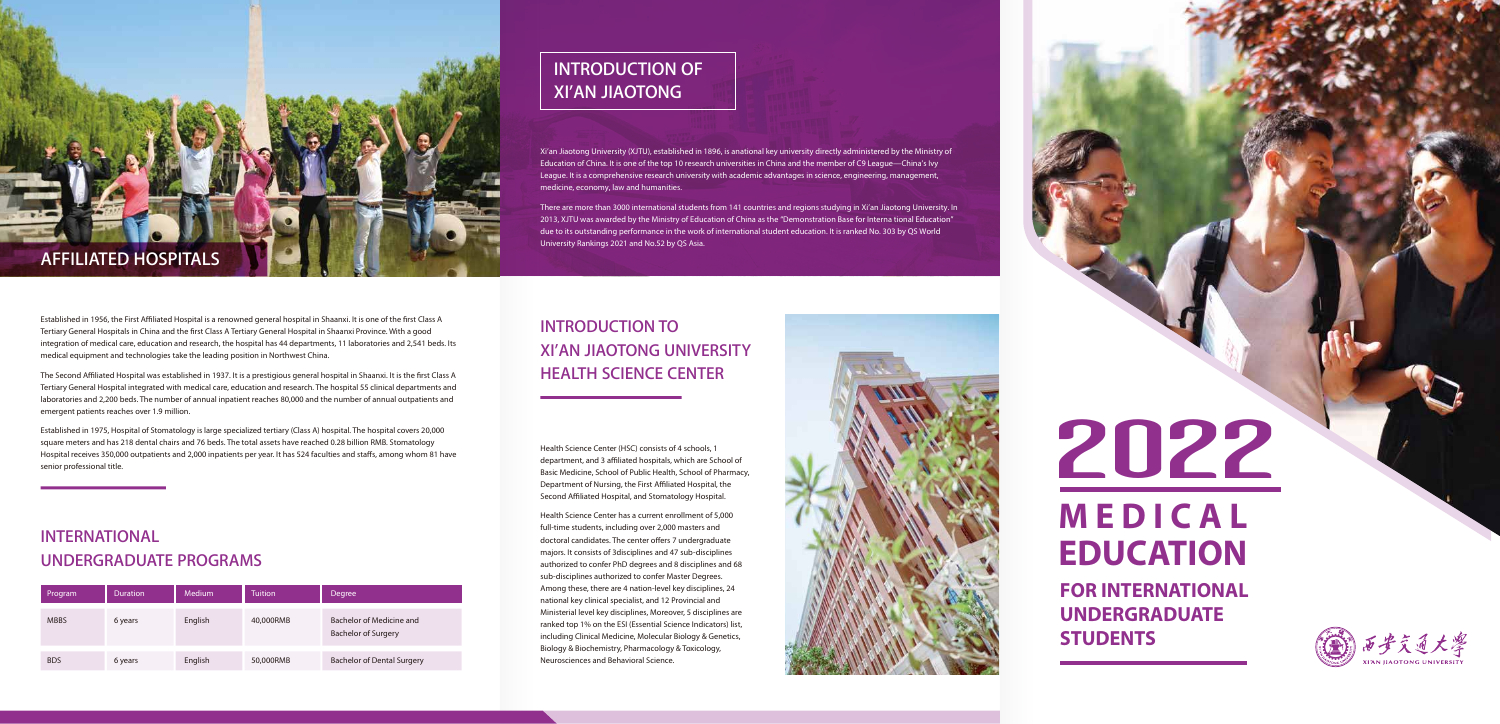## **INTRODUCTION OF XI'AN JIAOTONG**

Xi'an Jiaotong University (XJTU), established in 1896, is a national key university directly administered by the Ministry of Education of China. It is one of the top 10 research universities in China and the member of C9 League—China's Ivy League. It is a comprehensive research university with academic advantages in science, engineering, management, medicine, economy, law and humanities.

There are more than 3000 international students from 141 countries and regions studying in Xi'an Jiaotong University. In 2013, XJTU was awarded by the Ministry of Education of China as the "Demonstration Base for Interna tional Education" due to its outstanding performance in the work of international student education. It is ranked No. 290 by QS World University Rankings 2022.

## **INTRODUCTION TO XI'AN JIAOTONG UNIVERSITY HEALTH SCIENCE CENTER**

Health Science Center (HSC) consists of 4 schools, 1 department, and 3 affiliated hospitals, which are School of Basic Medicine, School of Public Health, School of Pharmacy, Department of Nursing, the First Affiliated Hospital, the Second Affiliated Hospital, and Stomatology Hospital.

Health Science Center has a current enrollment of 5,000 full-time students, including over 2,000 masters and doctoral candidates. The center offers 7 undergraduate majors. It consists of 3disciplines and 47 sub-disciplines authorized to confer PhD degrees and 8 disciplines and 68 sub-disciplines authorized to confer Master Degrees. Among these, there are 4 nation-level key disciplines, 24 national key clinical specialist, and 12 Provincial and Ministerial level key disciplines, Moreover, 5 disciplines are ranked top 1% on the ESI (Essential Science Indicators) list, including Clinical Medicine, Molecular Biology & Genetics, Biology & Biochemistry, Pharmacology & Toxicology, Neurosciences and Behavioral Science.

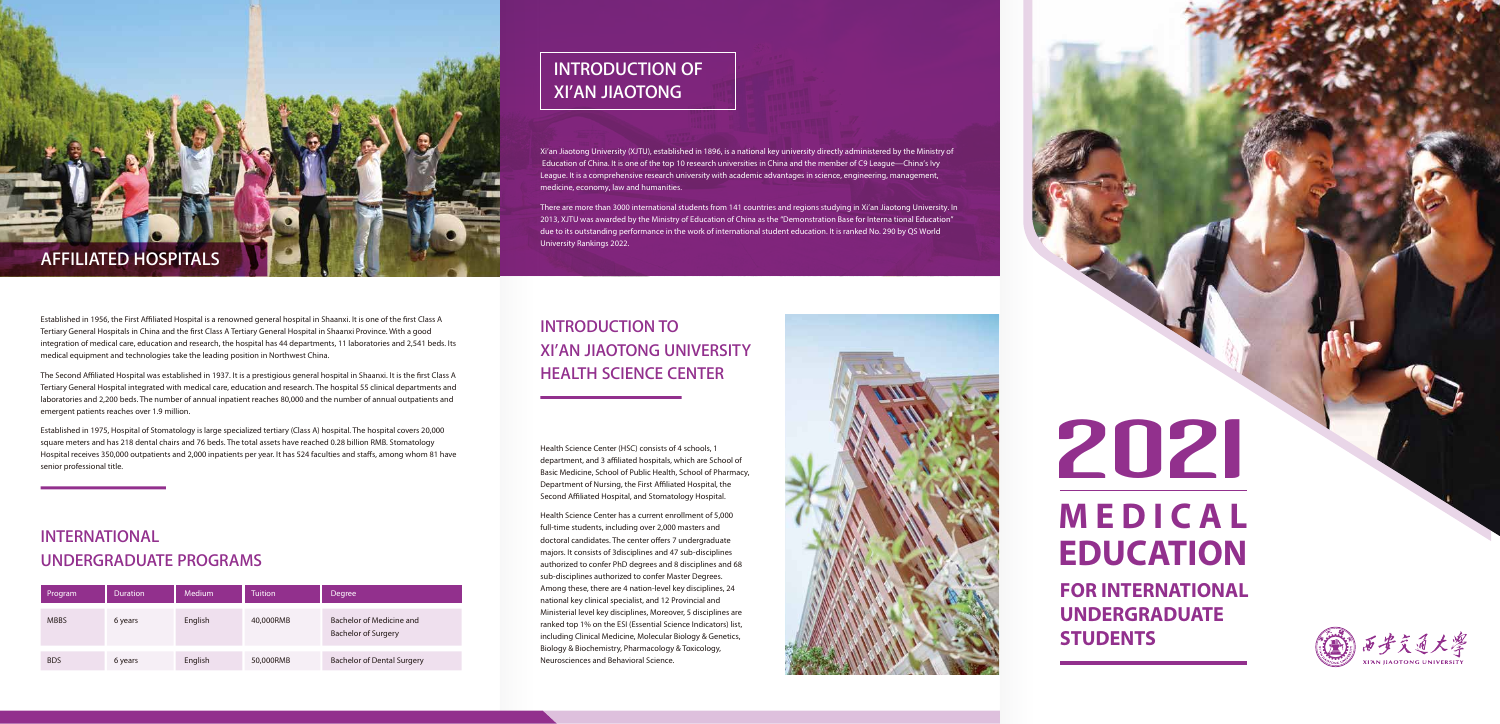## **PROGRAM INTRODUCTION**

### MBBS

Started in 1995, XJTU has become the first university to develop English-medium MBBS program for international students in China. In 2000, the university set up English-medium Master's program of Medicine. Since 1995, it has cultivated more than 2000 international medical students from 63 countries, ranking on the top in the number for overseas graduates in China. In 2005, XJTU, authorized by the Ministry of Education, drafted the "Interim Provisions for Quality Control Standards on Undergraduate Medical Education in English for International Student in China".

#### **Objectives**

The MBBS program aims to educate international medical talents with solid medical knowledge, standard clinical skills and good professionalism while giving due consideration to the possible needs for them to serve in their motherland or other countries. The students will acquire the capacity to work in medical and health department, making contributions to the areas of patient care, education and research.

#### **Program features**

The length of study is 6 years and the whole program is divided into 4 stages.

Stage I: includes 2 terms, students focus on Chinese Language and Terminology;

Stage II: includes 5 terms, students learn basic medical courses;

Stage III: includes 3 terms, students learn clinical courses; Stage IV: includes 2 terms, students do internship in hospital.

#### **Curriculum Provision**

Basic Medical Courses: Anatomy, Histology and Embryology, Pathology and Pathophysiology, Immunology, Microbiology, Pharmacology, Molecular Biology, Cellular Biology, Health

Statistics, Epidemiology, Medical Psychology, etc. Clinical Courses: Diagnostics, Radiology, Internal Medicine, Surgery, Gynecology and Obstetrics, Pediatrics, Infectious medicine, Neurology, Psychiatry, Emergency medicine, Otolaryngology, Stomatology, Dermatology, Traditional Chinese medicine, etc.

#### **Internship**

In the last year of the MBBS program, students are required to have a one-year practical training in hospital. During Internship students will gain clinical experience directly from the doctors. A log book with detailed rotation will be handed to students to guide them finish the multiple tasks as required.

#### **Graduation Exam**

The graduation exam includes 2 parts, theoretical exam (accounts for 60%) and operation exam (accounts for 40%).

#### **Degree Conferring**

Those who are successfully qualified in all compulsory courses, fulfill internship and pass graduation exams will be conferred Bachelor of Medicine and Bachelor of Surgery.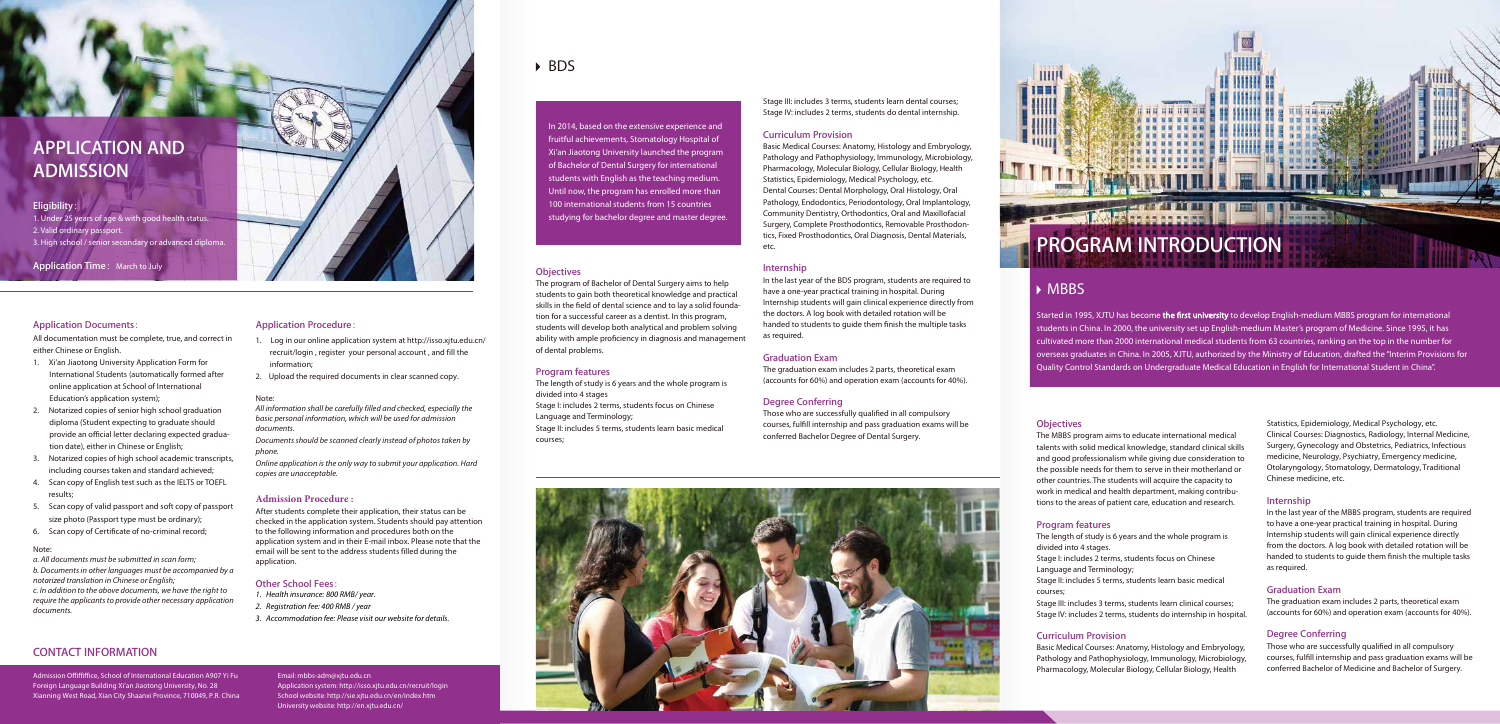In 2014, based on the extensive experience and fruitful achievements, Stomatology Hospital of Xi'an Jiaotong University launched the program of Bachelor of Dental Surgery for international students with English as the teaching medium. Until now, the program has enrolled more than 120 international students from 20 countries studying for bachelor degree and master degree.

#### **Objectives**

The program of Bachelor of Dental Surgery aims to help students to gain both theoretical knowledge and practical skills in the field of dental science and to lay a solid foundation for a successful career as a dentist. In this program, students will develop both analytical and problem solving ability with ample proficiency in diagnosis and management of dental problems.

#### **Program features**

The length of study is 6 years and the whole program is divided into 4 stages Stage I: includes 2 terms, students focus on Chinese Language and Terminology; Stage II: includes 5 terms, students learn basic medical courses;

Stage III: includes 3 terms, students learn dental courses; Stage IV: includes 2 terms, students do dental internship.

#### **Curriculum Provision**

Basic Medical Courses: Anatomy, Histology and Embryology, Pathology and Pathophysiology, Immunology, Microbiology, Pharmacology, Molecular Biology, Cellular Biology, Health Statistics, Epidemiology, Medical Psychology, etc. Dental Courses: Dental Morphology, Oral Histology, Oral Pathology, Endodontics, Periodontology, Oral Implantology, Community Dentistry, Orthodontics, Oral and Maxillofacial Surgery, Complete Prosthodontics, Removable Prosthodontics, Fixed Prosthodontics, Oral Diagnosis, Dental Materials, etc.

#### **Internship**

In the last year of the BDS program, students are required to have a one-year practical training in hospital. During Internship students will gain clinical experience directly from the doctors. A log book with detailed rotation will be handed to students to guide them finish the multiple tasks as required.

#### **Graduation Exam**

The graduation exam includes 2 parts, theoretical exam (accounts for 60%) and operation exam (accounts for 40%).

#### **Degree Conferring**

Those who are successfully qualified in all compulsory courses, fulfill internship and pass graduation exams will be conferred Bachelor Degree of Dental Surgery.

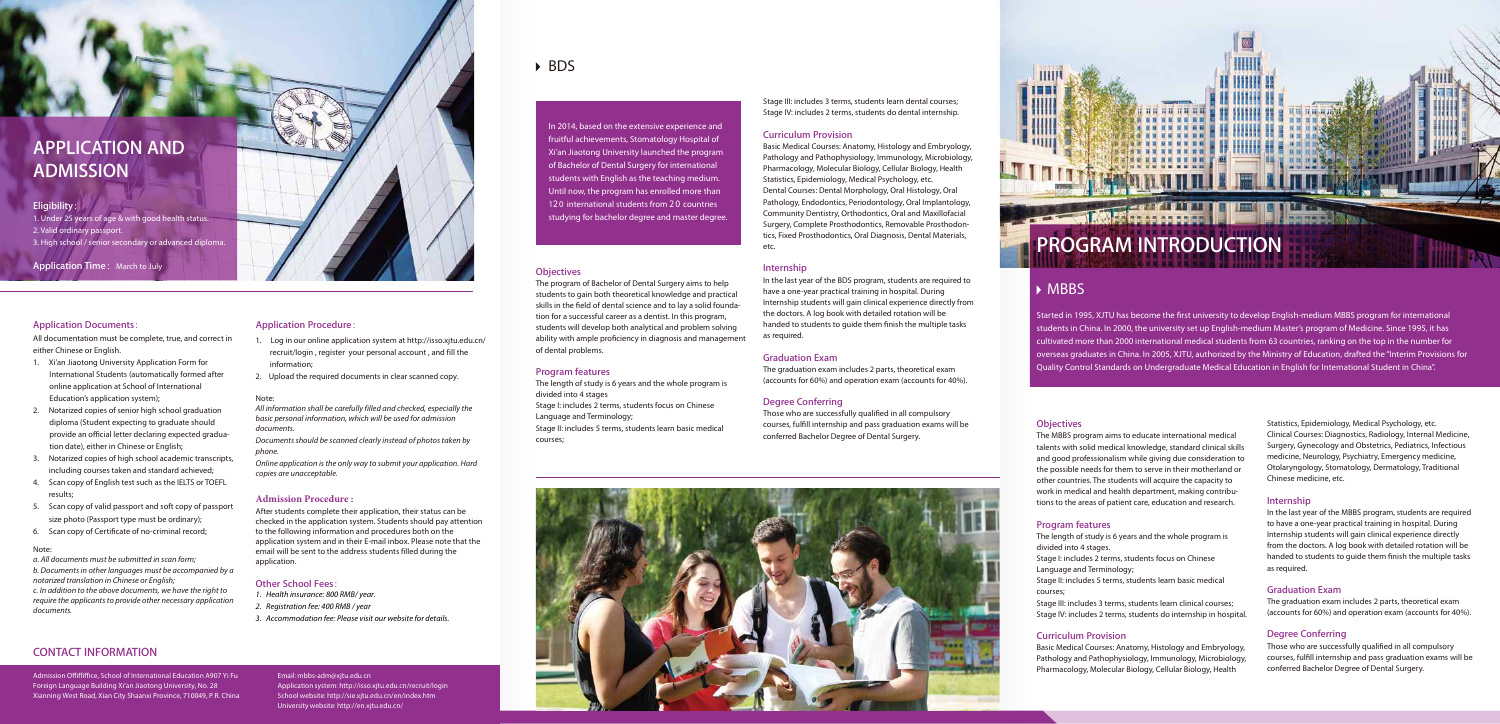

Established in 1956, the First Affiliated Hospital is a renowned general hospital in Shaanxi. It is one of the first Class A Tertiary General Hospitals in China and the first Class A Tertiary General Hospital in Shaanxi Province. With a good integration of medical care, education and research, the hospital has 44 departments, 11 laboratories and 2,541 beds. Its medical equipment and technologies take the leading position in Northwest China.

The Second Affiliated Hospital was established in 1937. It is a prestigious general hospital in Shaanxi. It is the first Class A Tertiary General Hospital integrated with medical care, education and research. The hospital 55 clinical departments and laboratories and 2,200 beds. The number of annual inpatient reaches 80,000 and the number of annual outpatients and emergent patients reaches over 1.9 million.

Established in 1975, Hospital of Stomatology is large specialized tertiary (Class A) hospital. The hospital covers 20,000 square meters and has 218 dental chairs and 76 beds. The total assets have reached 0.28 billion RMB. Stomatology Hospital receives 350,000 outpatients and 2,000 inpatients per year. It has 524 faculties and staffs, among whom 81 have senior professional title.

## **INTERNATIONAL UNDERGRADUATE PROGRAMS**

| Program     | Duration | Medium  | <b>Tuition</b> | Degree                                                 |
|-------------|----------|---------|----------------|--------------------------------------------------------|
| <b>MBBS</b> | 6 years  | English | 40,000RMB/year | Bachelor of Medicine and<br><b>Bachelor of Surgery</b> |
| <b>BDS</b>  | 6 years  | English | 50,000RMB/year | <b>Bachelor of Dental Surgery</b>                      |